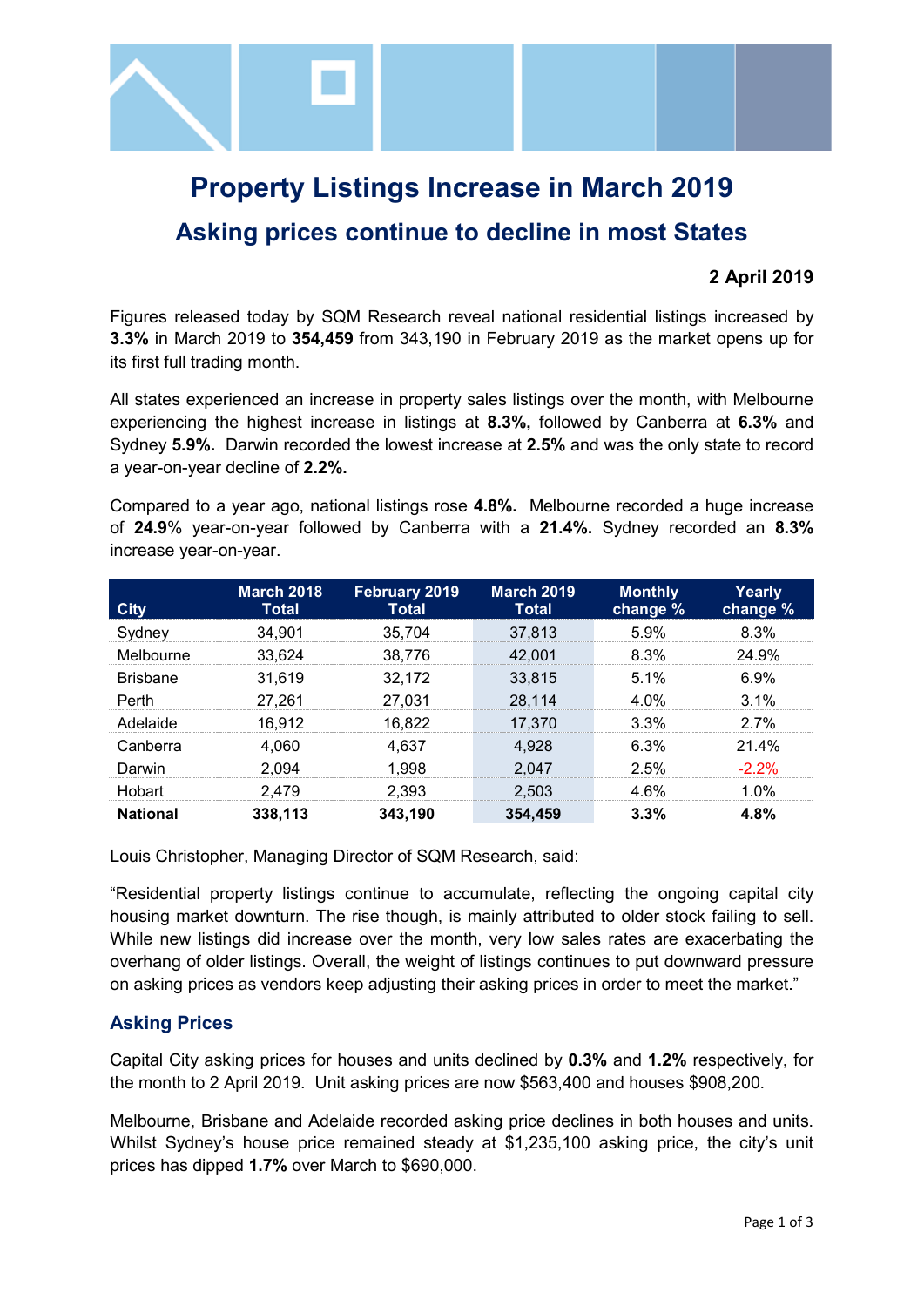

Perth experienced a marginal growth in house prices of **0.5%** but unit prices continue to decline at **0.7%.**

Canberra and Darwin are the only two states that recorded both house and unit asking price growth.

Hobart is still outperforming all states in house price growth over the month, although only marginally at **0.9%.** However, unit prices in Hobart have declined by **1.9%** - the biggest decline amongst all states.

Year-on-year capital city asking prices also posted declines of **3.4%** for units and **7.3%** for houses. Hobart continues to show the strongest growth year-on-year for both houses and units with a **4.6%** increase in houses and **5.1%** for units. Canberra also experienced yearly growth of **3.1%** in houses and **1.6%** growth in units.

Sydney's 12 month decline is now **9.9%** for houses and **5.8%** for units. Melbourne's house price also continues to decline at **7.3%** but unit prices increased **1.5%** over the 12 months to 2 April.

| <b>Week ending: 2 Apr 2019</b> |                   | <b>Asking Price</b> | <b>Change on</b><br>previous week | <b>Rolling month</b><br>% change | 12 month<br>% change    |
|--------------------------------|-------------------|---------------------|-----------------------------------|----------------------------------|-------------------------|
| <b>Sydney</b>                  | <b>All Houses</b> | 1,235.1             | $-0.4$ $\blacktriangledown$       | $0.0\%$ $\blacktriangle$         | $-9.9\%$                |
|                                | <b>All Units</b>  | 690.0               | $-3.1$ $\blacktriangledown$       | $-1.7\%$ $\blacksquare$          | $-5.8\%$ $\blacksquare$ |
| <b>Melbourne</b>               | All Houses        | 930.6               | $-2.3$ $\P$                       | $-1.2\%$ $\blacksquare$          | $-7.3\%$ $\blacksquare$ |
|                                | <b>All Units</b>  | 550.7               | $-0.5$ $\blacktriangledown$       | $-0.2\%$ $\blacksquare$          | $1.5\%$ $\triangle$     |
| <b>Brisbane</b>                | All Houses        | 615.2               | 0.7 <sub>A</sub>                  | $-0.3\%$ $\blacksquare$          | $-0.2\%$                |
|                                | <b>All Units</b>  | 375.7               | $-0.1$ $\blacktriangledown$       | $-0.1\%$                         | $-1.1\%$                |
| <b>Perth</b>                   | All Houses        | 666.1               | $-0.5$ $\blacktriangledown$       | $0.5\%$ $\triangle$              | $-3.6\%$ $\blacksquare$ |
|                                | <b>All Units</b>  | 383.9               | $-0.9$ $\Psi$                     | $-0.7\%$ $\blacksquare$          | $-3.5\%$                |
| <b>Adelaide</b>                | All Houses        | 513.6               | $-1.8$ $\blacktriangledown$       | $-0.6\%$                         | $1.1\%$ $\triangle$     |
|                                | <b>All Units</b>  | 301.0               | 0.9 <sub>A</sub>                  | $-0.2\%$ $\blacksquare$          | $-1.4\%$                |
| <b>Canberra</b>                | <b>All Houses</b> | 819.2               | $1.7 \triangle$                   | $0.3\%$ $\triangle$              | $3.1\%$ $\triangle$     |
|                                | <b>All Units</b>  | 420.5               | $-0.4$ $\blacktriangledown$       | $0.2\%$ $\triangle$              | $1.6\%$ $\triangle$     |
| <b>Darwin</b>                  | All Houses        | 583.7               | $1.4 \triangle$                   | $0.1\%$ $\triangle$              | $-1.5\%$                |
|                                | <b>All Units</b>  | 402.3               | $-0.2$ $\blacktriangledown$       | $0.4\%$ $\triangle$              | $4.7\%$ $\triangle$     |
| <b>Hobart</b>                  | All Houses        | 507.8               | $1.1 \triangle$                   | $0.9\%$ $\blacktriangle$         | $4.6\%$ $\triangle$     |
|                                | <b>All Units</b>  | 321.1               | $-1.6$ $\blacktriangledown$       | $-1.9\%$                         | $5.1\%$ $\triangle$     |
| <b>National</b>                | All Houses        | 568.9               | $3.0 \triangle$                   | $0.3\%$ $\triangle$              | $-1.0\%$                |
|                                | <b>All Units</b>  | 373.5               | $-1.8$ $\blacktriangledown$       | $-0.4\%$ $\blacksquare$          | $-0.6\%$                |
| <b>Cap City Average</b>        | <b>All Houses</b> | 908.2               | $-2.5$ $\blacktriangledown$       | $-0.3\%$ $\blacksquare$          | $-7.3\%$                |
|                                | <b>All Units</b>  | 563.4               | $-1.8$ $\blacktriangledown$       | $-1.2\%$ $\blacksquare$          | $-3.4\%$                |

### **SQM Research Weekly Asking Prices Index**

Source[: www.sqmresearch.com.au](http://www.sqmresearch.com.au/)